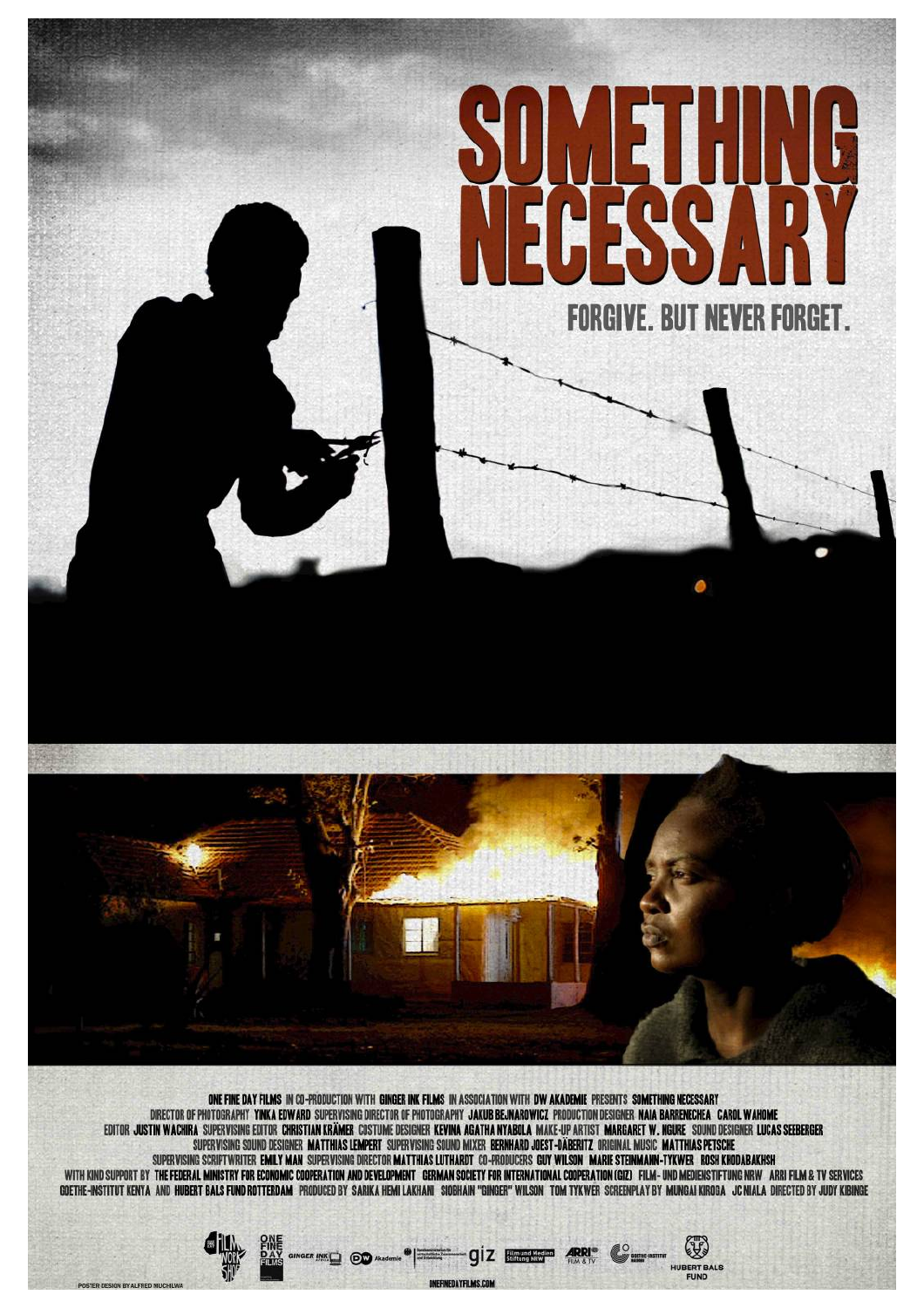# SOMETHING NECESSA FORGIVE. BUT NEVER FORGET

Kenya / Germany – 2013 – 85 minutes – Cinemascope1:2.35 – DCP Swahili, Kikuyu, English and Kalenjin with English subtitles

> World Premiere January, 28<sup>th</sup> 2013 Spectrum Section, Rotterdam Film Festival

> > Press Contact Rosh Khodabakhsh presse@onefinedayfilms.org phone +49 151 1914 99 09

Distribution VOD Consulting Philipp Hoffmann Phone: +49 170 8956 244 philipp@vod-consulting.net Weyertal 15 50937 Cologne Germany

#### Screenings IFFR

January, 28<sup>th</sup> 2013, 19:15, Cinerama 6 January, 29th 2013, 09:00, LV 1 January, 30<sup>th</sup> 2013, 15:00, Cinerama 7 February, 2<sup>nd</sup> 2013, 18:15, Pathé 6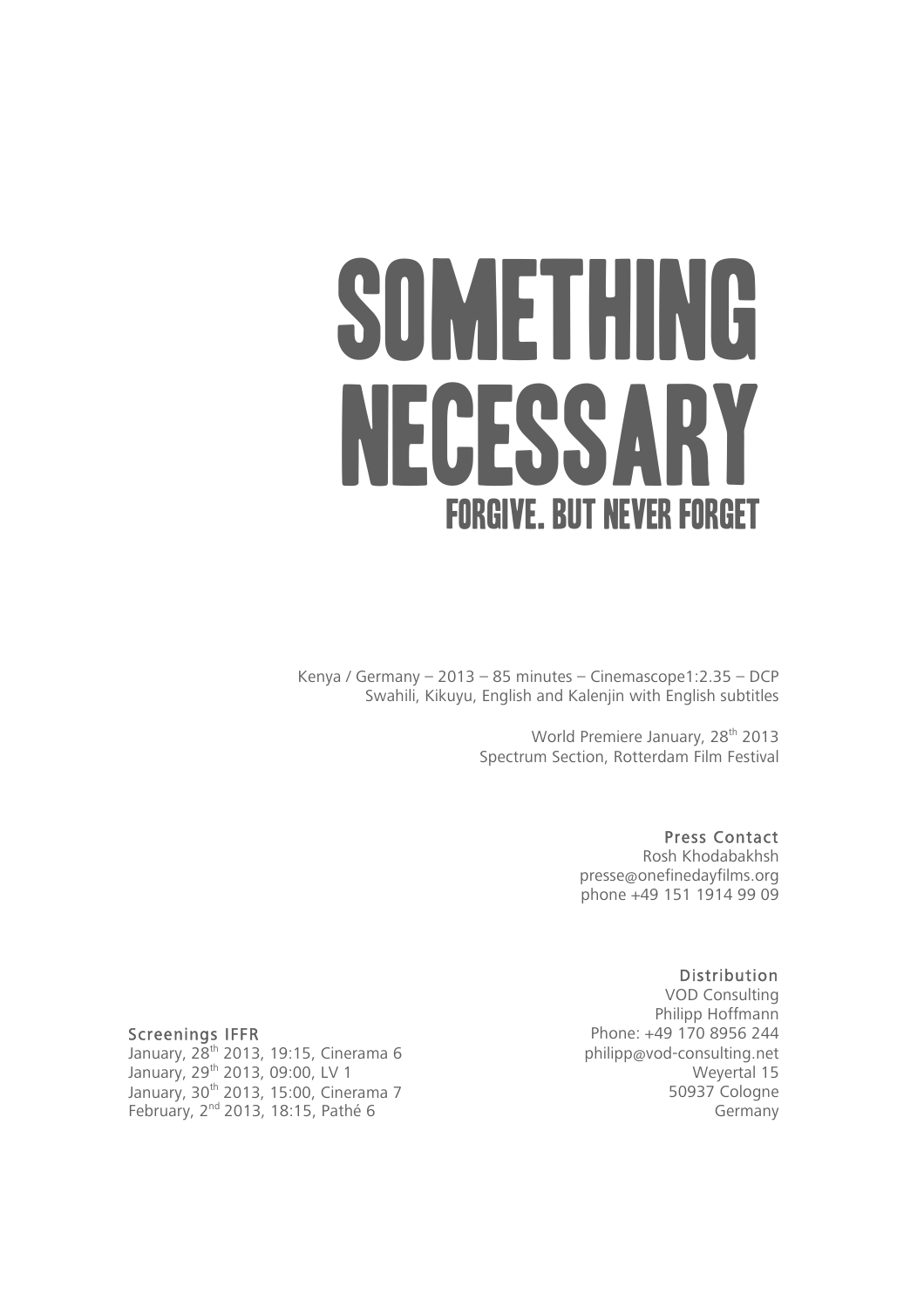

#### SHORT SYNOPSIS

SOMETHING NECESSARY is a film about a pivotal period in the life of Anne, a woman struggling to rebuild her life after the civil unrest that swept Kenya following the 2007 elections, claiming the life of her husband, the health of her son and leaving her isolated farm in ruins. Joseph, a troubled young gang member who participated in the countrywide violence is drawn to Anne and her farm seemingly in search of redemption.

Both he and Anne need something that only the other can give to allow them to shed the painful memories of their past and move on  $-$  but will either of them find it?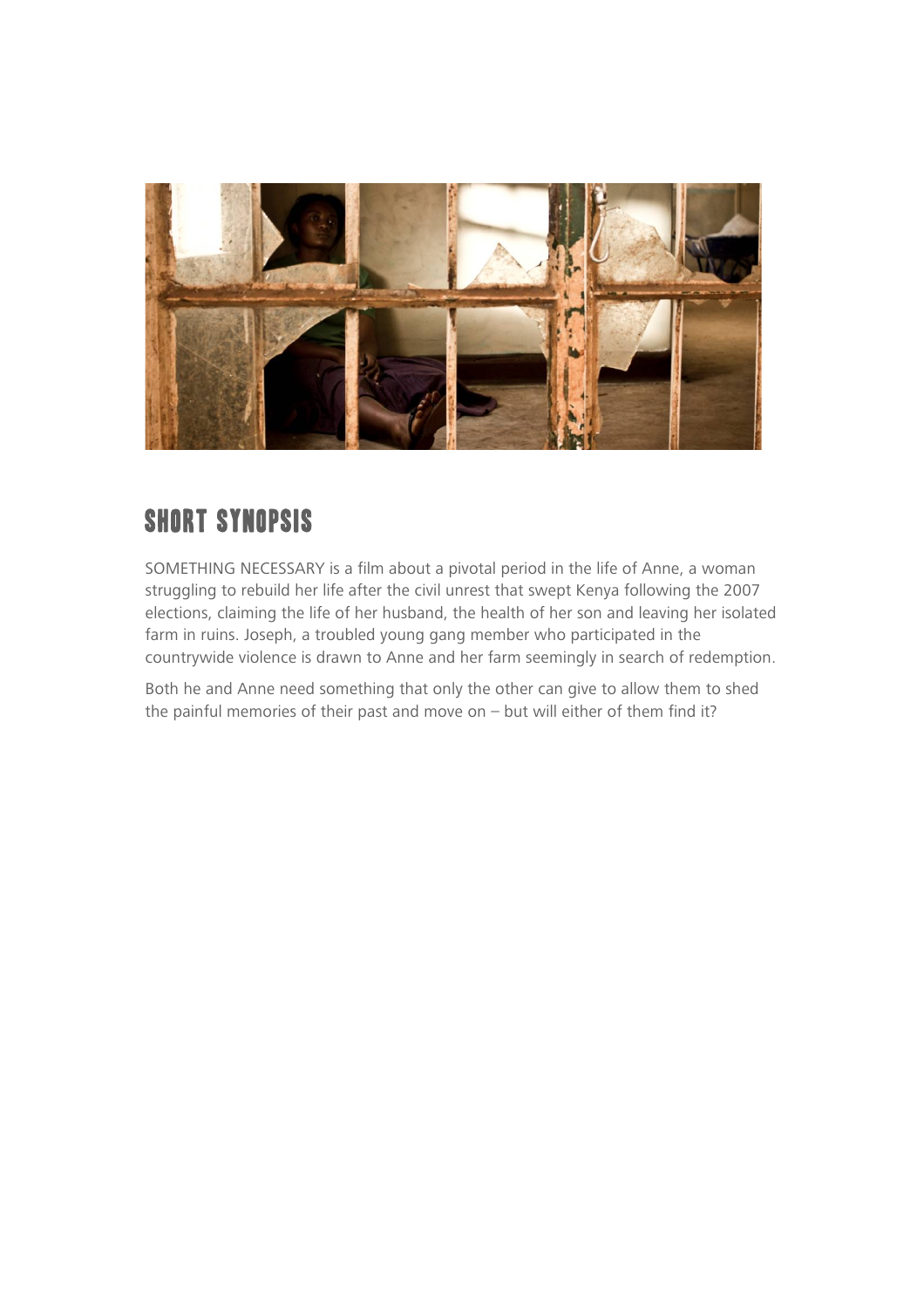## LONG SYNOPSIS

Kenya 2007: Following the results of the disputed presidential elections, widespread violence erupts. Gangs of unemployed youth incited by politicians take to the streets all over the country.

Anne wakes up in hospital from a coma to find that the life she had before the violence no longer exists. Her husband is dead and has been buried before she had a chance to mourn him. Her son Kitur is in a coma and The Haven, her farm and home, has been vandalized and ransacked. She has gone from being a nurse, wife and mother to an unemployed widow with a hospitalized son struggling to rebuild her farm. What's more, she is a Kikuyu woman living in Kalenjin land, whose sister believes she does not belong there and should return home to be amongst her own people instead. But as far as Anne is concerned, she is at home and will not allow anyone to frighten her away.

In a village not far from The Haven, Joseph, a young man is also coming to grips with the post election violence. Heavily weighed down by the guilt brought about by his participation in the post election violence, he desperately seeks to move forward, but his gang won't let him. Forced to quit school, because his mother cannot afford the fees, he unsuccessfully seeks various forms of menial employment. He draws strength from a budding romance with Chebet and the dream of a new start with her.

Once recovered, Anne tackles the arduous task of rebuilding her life. The Haven comes to symbolize everything she lost and her quest to rebuild it becomes something increasingly necessary. Attempts to borrow money from her wealthy brother-in-law and then from her former workplace, the local hospital, both fail. Finally, she sells her husbands car and reconstruction takes off to a promising start.

Though a government Commission of Enquiry into the violence is travelling through the country collecting witness accounts of the violence, Anne does not consider testifying. Joseph too hears of the commission, but believes there is no point in testifying against his tormentors, telling Chebet: "Whatever they did, I did too". He looses his job at a maize storage factory when the gang attacks him, leaving him bedridden, but soon finds part-time work as a pick up loader. This job takes him to Anne's farm where he recognizes her and anonymously commits an act of kindness to help her prepare for her sons return from hospital.

Kiturs awakening from coma fills Anne with hope that everything will now be alright. It isn't long, however, before she begins to encounter new obstacles. As her relentless optimism slowly gives way to depression construction bills mount and her young son transforms into a sullen and resentful pre-teen. When he is taken away from her this is the final straw: Anne needs a miracle.

As the film draws to a close, Joseph observes his mother working and wonders what the point of it all is. He decides to shed his violent past and leave the village start a new life in Nairobi with the girl of his dreams. As this is happening, Anne finds her faith unexpectedly restored through an anonymous gift which gives her the courage and the strength she so badly needs to stand up, face her past and move on.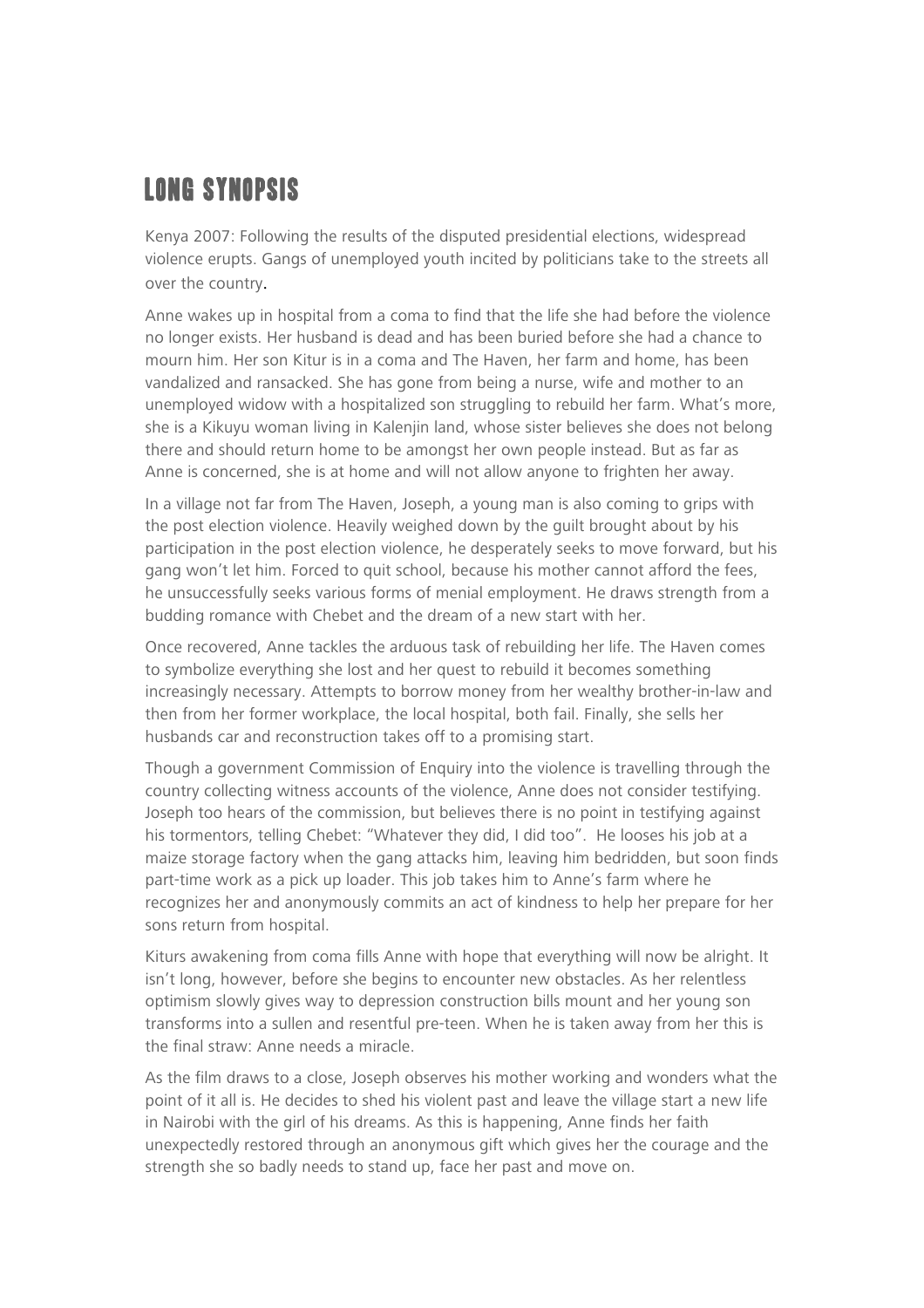

#### DIRECTORS STATEMENT

In early 2008, Kenya was rocked by the post election violence that followed the disputed presidential elections. Hundreds of unemployed youth sponsored by unscrupulous politicians committed acts of great violence across the country leaving over a thousand dead and hundreds of thousands internally displaced.

SOMETHING NECESSARY is the story of how individuals affected by the politically instigated post election violence in Kenya in 2007/2008 have been forced to live with the consequences of events and how the repercussions of violence last – long after the peace treaties have been signed. The film though, does not aspire to tell the story of an entire country, but it instead examines a fragment from a much larger mosaic much as a doctor might examine a single cell in a body ravaged by disease.

The film raises a powerful question: When the guilt of a perpetrator is examined alongside the trauma of a victim, is either one better or worse than the other? In the film, we meet Anne, a woman struggling to get her life back on track after an attack on her farm leaves her widowed, her son hospitalized and her farm in ruins. As she struggles with the consequences of that night, so does one of her attackers.

The tragedy of war and civil strife and the unspeakable havoc it inflicts upon its citizens is made all the worse because at the end of the day its understood only in disjointed, meaningless numbers – in the case of Kenya's post election violence, over 1,200 killed, over 300,000 internally displaced. What do these words and numbers mean? SOMETHING NECESSARY personalizes these faceless facts by examining the aftermath of civil unrest through two lives interlinked by the violence of a single night and the journey to recovery and self-forgiveness.

Anne's story is in a sense the story of all of Kenya after the violence – starting in the Intensive Care Unit, and moving in small steps to the moment one realizes they can no longer run from the past and is instead forced to examine and remember in order to move forward.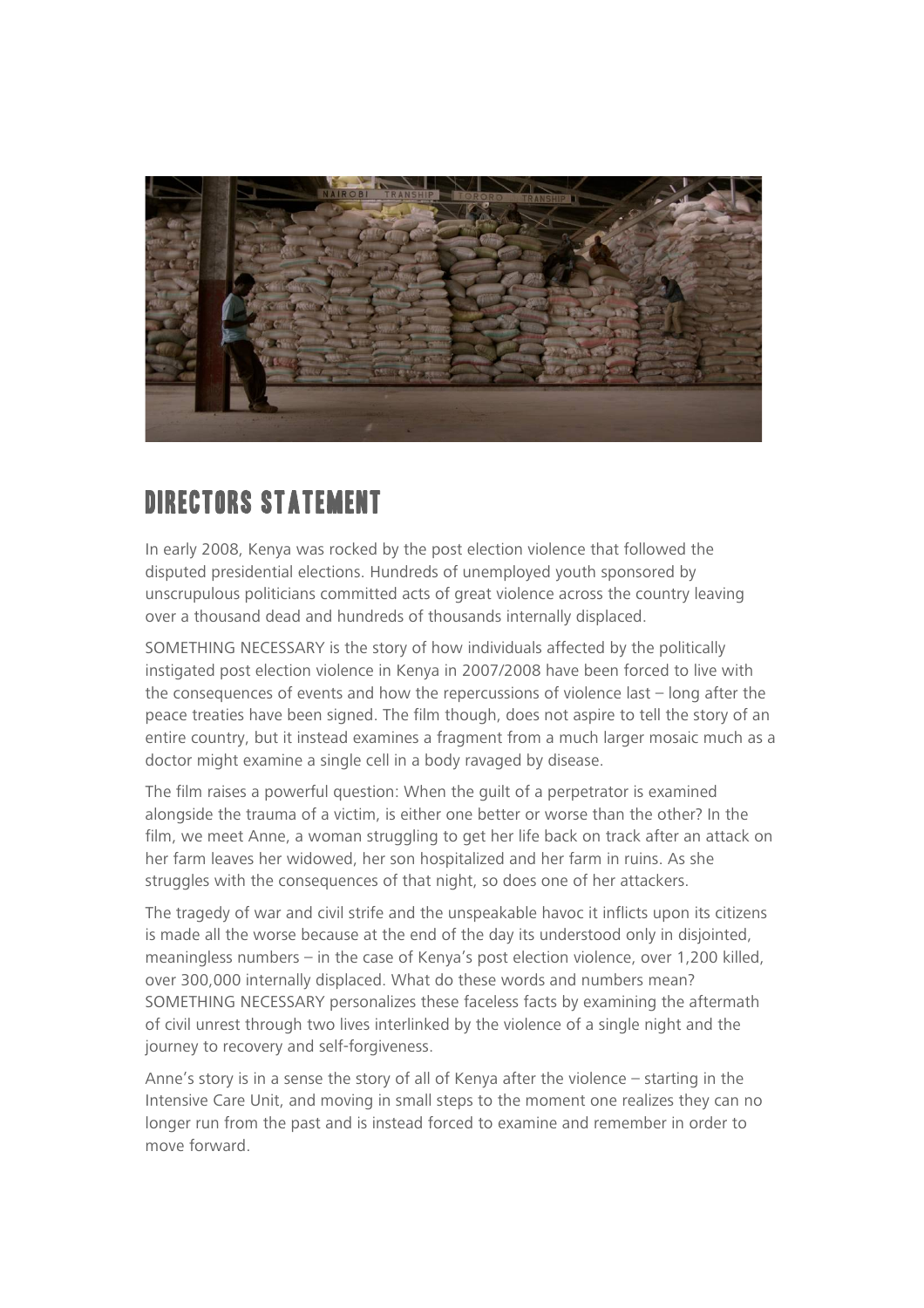#### DIRECTORS BIOGRAPHY



Judy Kibinge is a writer, producer and director born in Nairobi, Kenya in 1967. Her career in filmmaking benefited greatly from her background in advertising as Creative Director at McCann Erickson, one of East Africa's largest advertising agencies, where she worked from 1992 to 1999 on award winning commercials for various international clients and brands.

Despite never having attended a film school, Judy left advertising to become a filmmaker. Her first feature length film DANGEROUS AFFAIR was a contemporary film set in the heart of the urban, uptown Nairobi and is credited by some as having kicked off the wave of contemporary filmmaking in Kenya. This was followed by PROJECT DADDY in 2004 and the short thriller KILLER NECKLACE based on a graphic novel which also received great acclaim.

Her documentaries have been nominated three times for Best Documentary at the African Academy Awards, with one winning best short, COMING OF AGE. Currently, Judy is setting up an East African Documentary Film Fund supported by the Ford Foundation which aims to play a transformative role in the documentary film industry of the region by holding training sessions, screenings and giving documentary film grants.

# FILMOGRAPHY (Selection)

SOMETHING NECESSARY, feature film, 85 minutes, 2013 HEADLINES IN HISTORY, documentary, 60 minutes, 2010 PEACE WANTED ALIVE, documentary, 40 minutes, 2009 KILLER NECKLACE, middle length film, 40 minutes, 2008 COMING OF AGE, documentary, 12 minutes, 2008 BLESS THIS OUR LAND, documentary, 28 minutes, 2006 A VOICE IN THE DARK, documentary, 27 minutes, 2005 PROJECT DADDY, feature film, 70 minutes, 2004 DANGEROUS AFFAIR, feature film, 80 minutes, 2002 THE AFTERMATH, short film, 28 minutes, 2002

### AWARDS / NOMINATIONS

HEADLINES IN HISTORY Best TV Documentary, Kalasha Film & Television Awards 2011 Nominated Best Documentary at The African Movie Academy Awards 2011

PEACE WANTED ALIVE Nominated for Best Documentary at African Movie Academy Awards (AMAA), 2010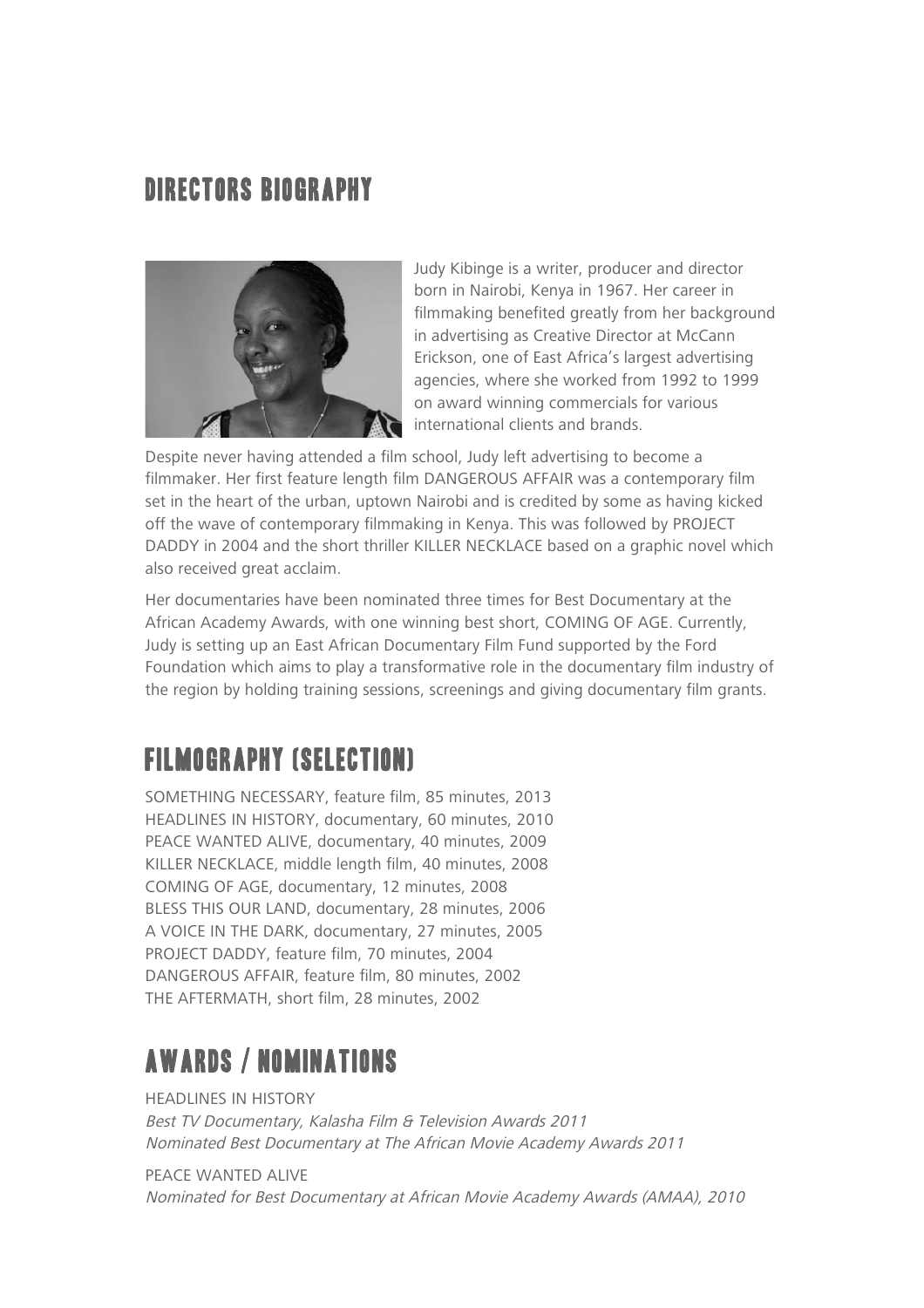KILLER NECKLACE Best Short film at Kalasha Film & Television Awards 2009 Best Director, Kalasha Film & Television Awards 2009

COMING OF AGE Best Short at African Movie Academy Awards (AMAA), 2009 Distinction at The African Film Festival in Brussels, 2008 Best Film Africadoc Section, Festival del Cinema Africano Verona,

BLESS THIS OUR LAND Best Documentary Kenya International Film Festival 2007

PROJECT DADDY Best Director at African Cineweek 2004

DANGEROUS AFFAIR Best production at Zanzibar International Film Festival, 2003 Shortlisted for the Rolex Mentor & Protégé Arts Initiative in 2003



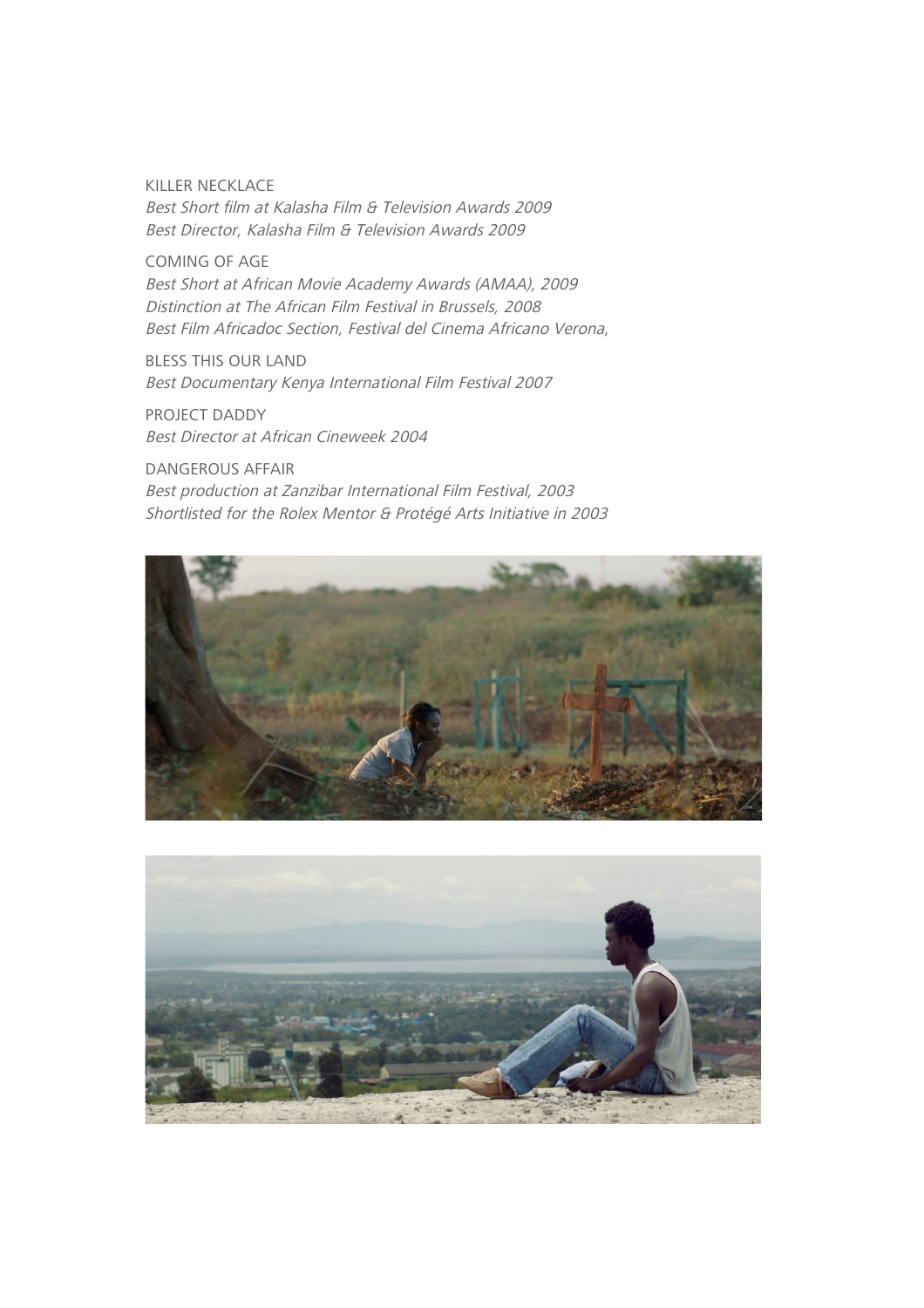# KENYAS 2007 POST ELECTION VIOLENCE **–** WHAT HAPPENED?

Before the 2007 elections, the idea of Kenya descending into election anarchy seemed impossible. People familiar with this peaceful and progressive country, wondered how Kenya, seen as an island of peace in a highly volatile region, could have come so close to collapse. To fully understand how these events happened, one would need to go back to independence.

Kenya, a previous British colony in East Africa, embarked on the road to nationhood and democracy as a multiparty state in 1963. Even then, fundamental disagreements on political ideology as well as land tenure and distribution rights existed. These differences were never resolved at declaration of independence and periodic clashes between different ethnic groups over issues of land persisted over the following decades.

In December 2002, after 24 years of rule by President Daniel arap Moi, former rivals Raila Odinga and Mwai Kibaki came together, uniting two influential voting blocks, the Luo and the Kikuyu and ushering Mwai Kibaki in as president. With this dramatic end to a long dictatorship, marked by economic decline, Kenya was ranked the most optimistic country in the world. But the dream of unity was short-lived. The ideological platforms of the two coalition partners were vastly different with Mwai Kibaki's party PNU standing on a platform of economic growth and Raila Odinga's party ODM on a socialist platform. In addition, a powerful new factor had come into play: with 80% of all Kenyans under the age of thirty, successful countrywide youth voter registration drove millions of volatile new voters desperate for real change into the equation.

On December 27<sup>th</sup> 2007, Mwai Kibaki and Raila Odinga returned to the polls as rivals, not comrades, and a record 11 million Kenyans queued to vote in a highly charged political atmosphere. On December 28<sup>th</sup>, Raila Odinga was leading by over a million votes but in 24 hours the gap had narrowed to just 38,000 votes. As the political accusations grew, so did the divide between ordinary Kenyans and when the Electoral Commission Chairman declared Kibaki the winner, Kenya burst into flames.

While the trigger for the violence had been the disputed elections, rapidly, ethnicity, class, land and youth grievances took center stage. Land was forcibly repossessed and businesses burnt to the ground. Kenya's civil strife became a regional destabilizer as Uganda, Rwanda and Burundi ran dry of petroleum. Camps filled with thousands of internally displaced citizens and violence especially against women peaked.

Negotiators from around the globe responded rapidly, flying in to cool political tempers and help broker a peace deal and finally on January 24th 2008 Kibaki and Odinga met face to face in a breakthrough brokered by Kofi Anan. A political settlement was found – a coalition government – and an uneasy peace existed for five years. In March 2013 its time to vote again, this time with a new constitution in place. Kenyans are nervous about the impending elections, but the overriding hope is that peace will prevail and that lessons learned in the countrywide violence of 2007/2008 will not have been forgotten.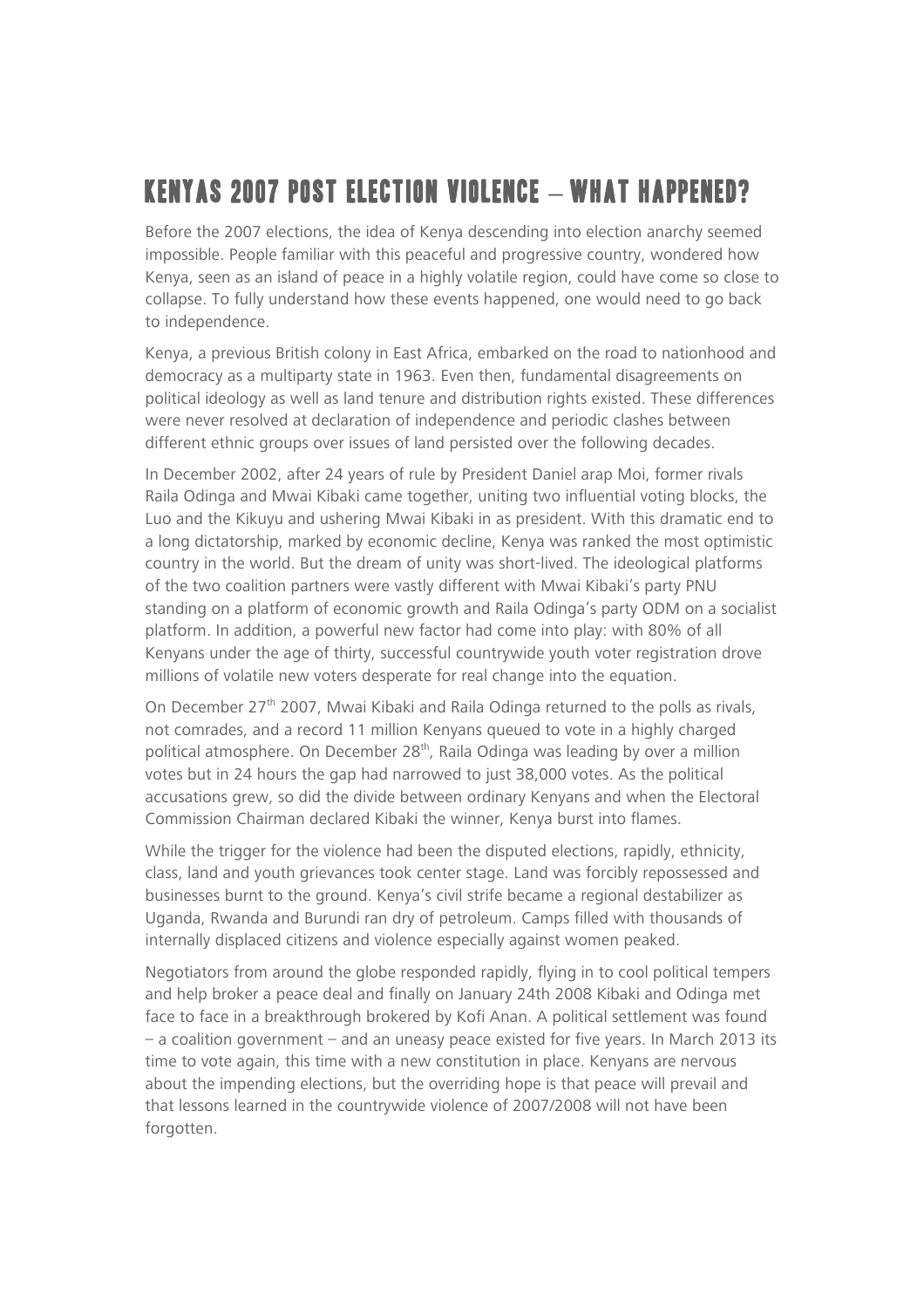

## THE PROJECT

Following the success of the feature film SOUL BOY, ONE FINE DAY FILMS and Kenyanbased production company GINGER INK partnered with DW AKADEMIE to design a twomodule training initiative: ONE FINE DAY FILM Workshops.

The first module, a classroom-like "mini film school", deepens and expands the skill set and cinematic language of already practicing African filmmakers. It widens cinematic perspectives, exposure and vocabulary.

From July  $4<sup>th</sup>$  to July 15<sup>th</sup> 2011, the second ONE FINE DAY FILM Workshops were held in Nairobi, Kenya. 67 participants from nine African countries were invited to enhance their skills in the fields of directing, production, scriptwriting, editing, sound, production design and cinematography under the mentorship of experienced film professionals. Out of those participants a creative team from all departments was formed to shoot SOMETHING NECESSARY three months later: Judy Kibinge from Kenya was selected to direct the movie, Nigerian participant Yinka Edwards as the cinematographer and many more in various departments – SOMETHING NECESSARY was born.

Written by Kenyan Scriptwriter Mungai Kiroga, it is the story of how individuals affected by the politically instigated post election violence in Kenya in 2007/2008 and have been forced to live with the consequences of events and how the repercussions of violence last long, after the peace treaties have been signed.

Treasuring African Stories and wanting to enable talented filmmakers from the continent to reach a larger amount of viewers, that is what we are working for. In 2012, the second feature film to come out of the ONE FINE DAY FILM Workshops, NAIROBI HALF LIFE by Tosh Gitonga, was the first ever Kenyan entry to the Oscars.

# THE PARTNERS

SOMETHING NECESSARY is the result of a joint training initiative of ONE FINE DAY FILMS, DW AKADEMIE and Ginger INK.

It is supported by the German Federal Ministry for Economic Cooperation and Development, the Film- and Medienstiftung NRW, the Goethe-Institute Nairobi, ARRI Film & TV Services and Hubert Bals Fund.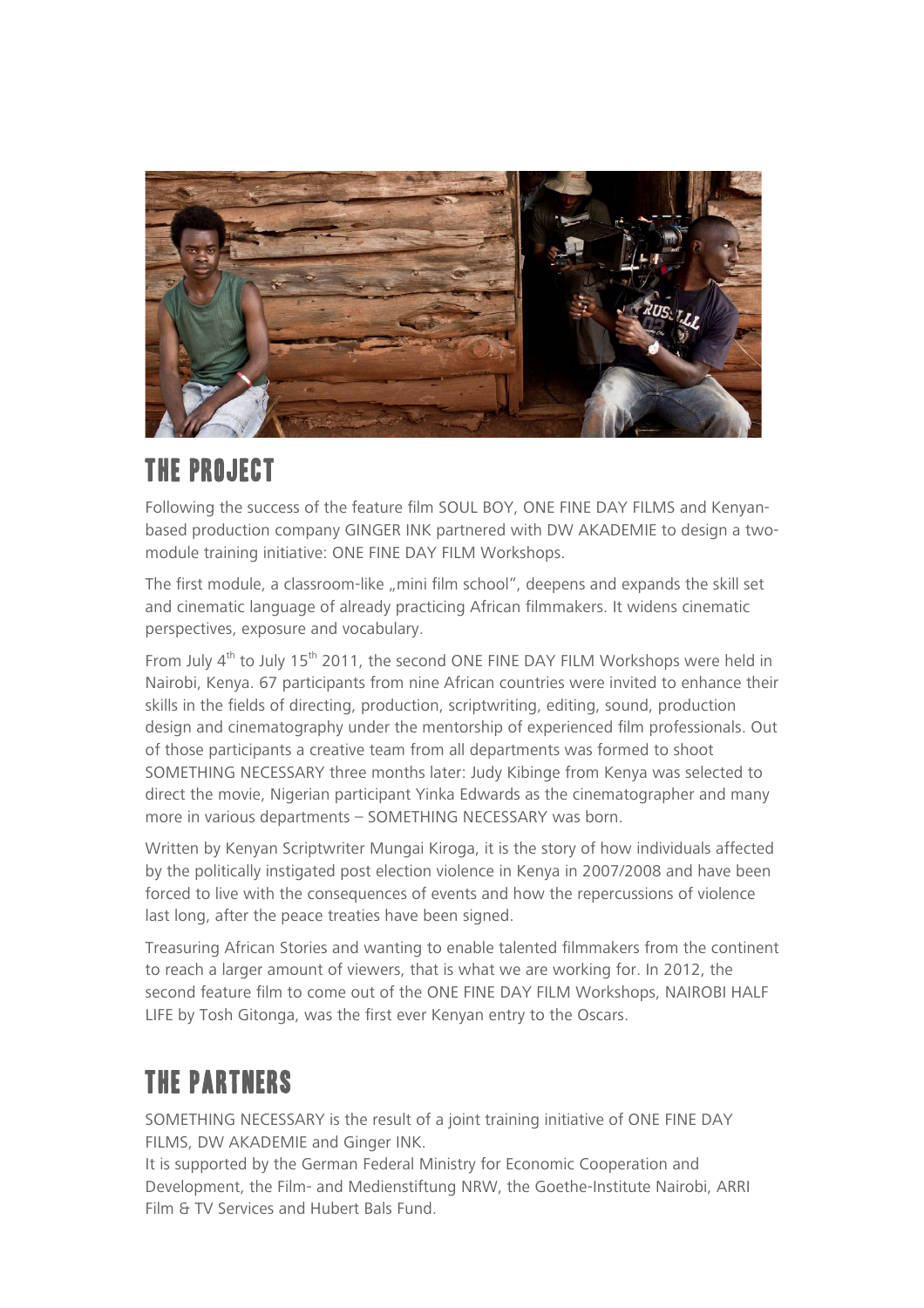

# **CAST**

| SUSAN WANJIRU                        |
|--------------------------------------|
| Joseph WALTER KIPCHUMBA LAGAT        |
| DAVID KOPROTICH MUTAI<br>Lesit       |
| Gathoni ANNE KIMANI                  |
| Jerono CAROLYNE CHEBIWOTT KIBET      |
| Kitur BENJAMIN NYAGAKA               |
| Karogo CHOMBA NJERU                  |
| Chebet HILDA JEPKOECH                |
| Chepsoi KIPNG'ENO KIRUI DUNCAN       |
| Gang Members ELISHA BETT KIPROTICH   |
| <b>JUSTUS KIPRONO NGENO</b>          |
| <b>EMMANUEL KIBERTON</b>             |
| SHADRACK KIPNG'ENO KORIR             |
| MATHIAS K. NYAMAI                    |
| ALFRED CHERUIYOT RONO                |
| <b>FELIX KIPKEMBOI</b>               |
| KENNEDY KIPCHIRCHIR KWAMBAI          |
| Mrs. Sirma<br><b>CHELIMO WAIYAKI</b> |
| Dr. Ogeto GODFREY OJIAMBO MUYUNGI    |
| Mrs. Kibet SARAH CHEMUTAI            |
| Mercy NJAMBI KAMAU                   |
| Steve MARTIN NJOROGE                 |
| Commission Chairman EDDY KIMANI      |
| Commission Clerk PHILIP CHEGE        |
| Grace NINI WACERA                    |
|                                      |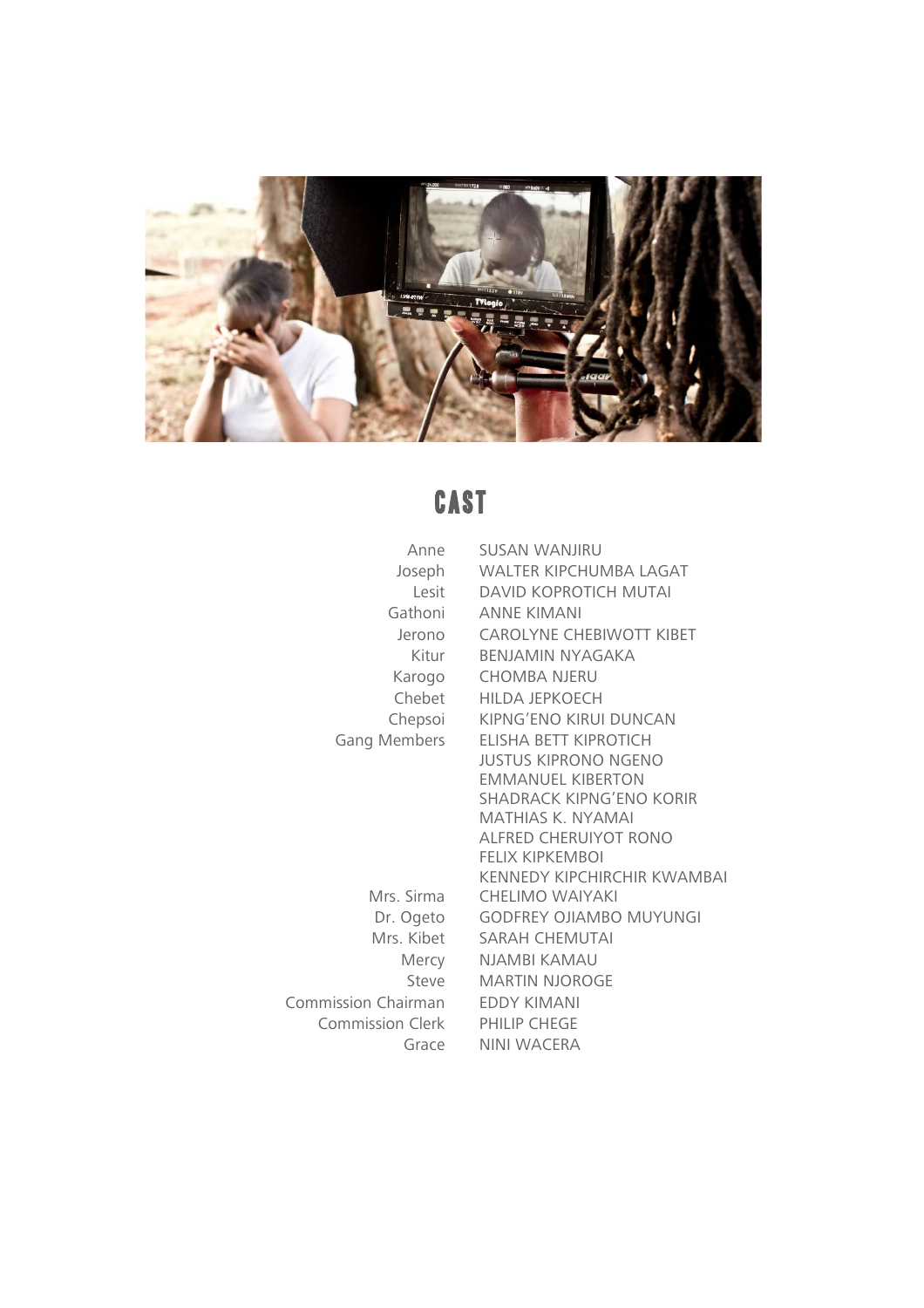

#### FILMMAKERS/CREW

Director JUDY KIBINGE

Director of Photography YINKA EDWARD

Supervising Director MATTHIAS LUTHARDT Supervising Scriptwriter EMILY MAN Supervising Director of Photography JAKUB BENJANROWICZ Supervising Assistant Director Supervising Costume & Make-Up SUZY BELCHER Mentoring Location Scout TONY RIMWAH Supervising Production Coordinator KATJA LEBEDJEWA Supervising Sound Designer MATTHIAS LEMPERT

Idea & Story MUNGAI KIROGA Script MUNGAI KIROGA & JC NIALA Adaptation JUDY KIBINGE Producers SARIKA HEMI LAKHANI SIOBHAIN "GINGER" WILSON TOM TYKWER Co-Producers GUY WILSON MARIE STEINMANN-TYKWER ROSH KHODABAKHSH Production Designer NAIA BARRENECHEA CAROL WAHOME Editor JUSTIN WACHIRA Costume Designer KEVINA AGATHA NYABOLA Make-Up Artist MARGARET W. NGURE Sound Designer LUCAS SEEBERGER Original Music MATTHIAS PETSCHE

Mentoring Scriptwriter PHIL ALDEN ROBINSON Supervising Editor CHRISTIAN KRÄMER Mentoring Editor ANDREW BIRD<br>Assistant Director TATIANA MERIZALDE DOBLES Supervising Sound Mixer BERNHARD JOEST-DÄBERITZ